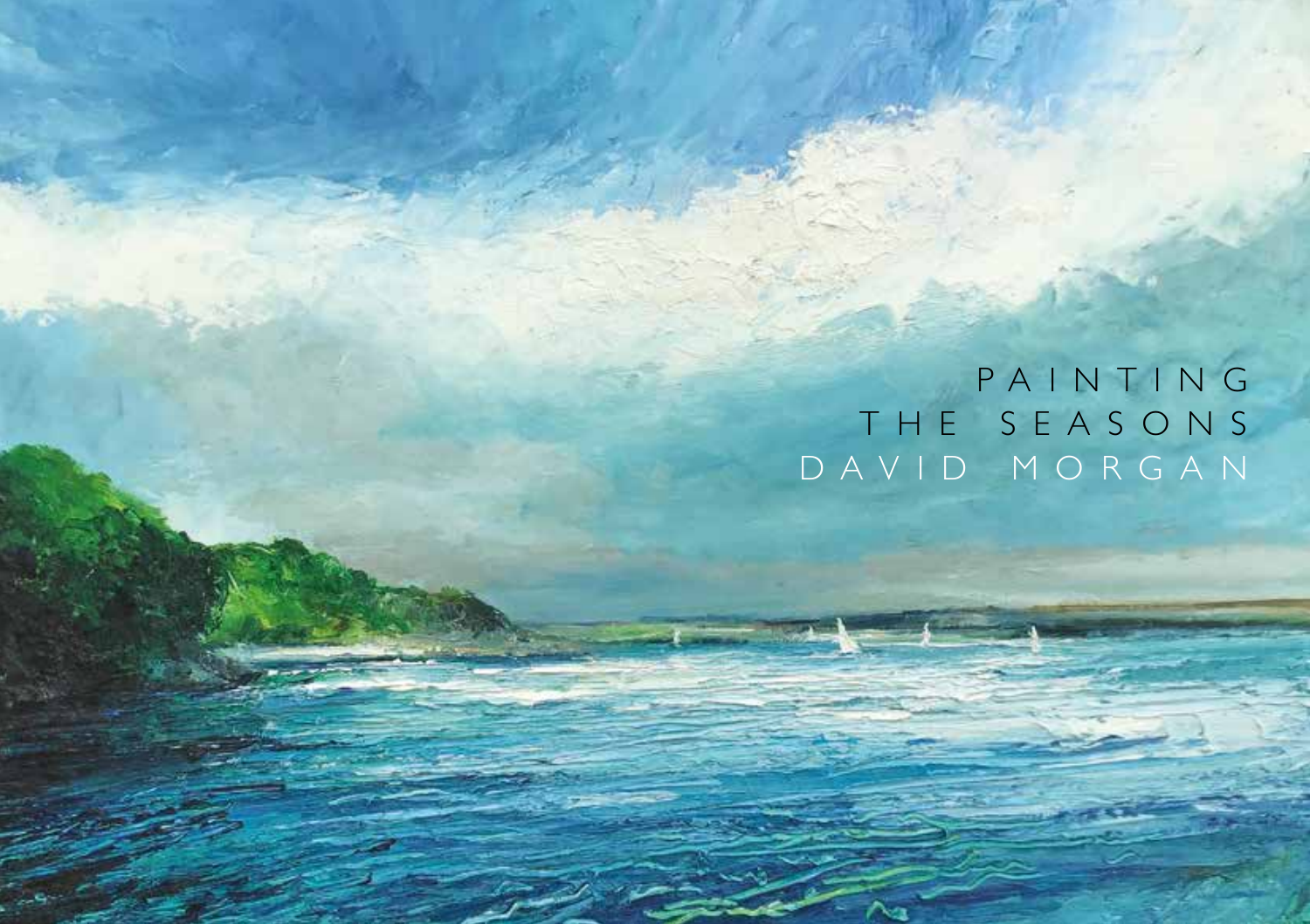P A I N T I N G

## THE SEASONS

1 (cover) *Churstone* oil on board  $60 \times 84$ cms

DAVID MORGAN

26 MAY - 16 JUNE 2020

2 (left) *Early Autumn, River Dart* oil on board  $61 \times 52$ cms

## whitespaceart.com



**ON ONE** of the last holidays abroad I had with my parents when I was a boy I can remember swimming up and down a pool with the sun blazing down listening to my mother talking to a lady about how if you lived in this beautiful place where the sun shone most of the year you wouldn't get to experience the seasons. This conversation has always stayed with me.Having lived all my life in the south of England I have always loved the seasons.

Last year on a beautiful late autumn day I can remember hoping that the weather would hold so I would be able to continue to paint the glorious autumn colours for a few more weeks but not long after it started to rain and rain and rain, which it did pretty much all through winter.

As I write this now, in lock down, on a glorious spring day I am wondering when I will next get out to paint. The trees will have probably lost their blossom and be in full leaf, the sea will have calmed down bringing more gentle tides and summer will be upon us. Hopefully then I will be able to go out again and enjoy the turning of the year and 'paint the seasons'. *– David Morgan, Spring 2020*

**ARTISTS**, by the nature of their work practise social distancing most of the time, either alone in the studio, or in the case of a plein air artist like David Morgan, on open moorland or beside an empty beach.They create a body of work in isolation and then exhibit in a gallery, inviting others to share and to react to their experience. It's an exciting, nerve-wracking end to a period of solitude. Normally the viewer thinks little of this, but with our collective experience of Covid-19 and home confinement both we and David come blinking into the light, eagerly looking forward to this exhibition. For us at the gallery in recent weeks, preparation for the show has been an enjoyable diversion from the daily news.

David responds to and paints the unfolding monthly changes on the landscape. He often returns to favourite locations, the familiarity of the setting makes it easier to see the variety in climate, light and colour. Each day is different. Nature continues around us unconcerned with unfolding human dramas. David tunes in and observes these transitions. Having recently spent so much time indoors, now, more than ever we appreciate these atmospheric, light-filled paintings. *– Jolyon White*

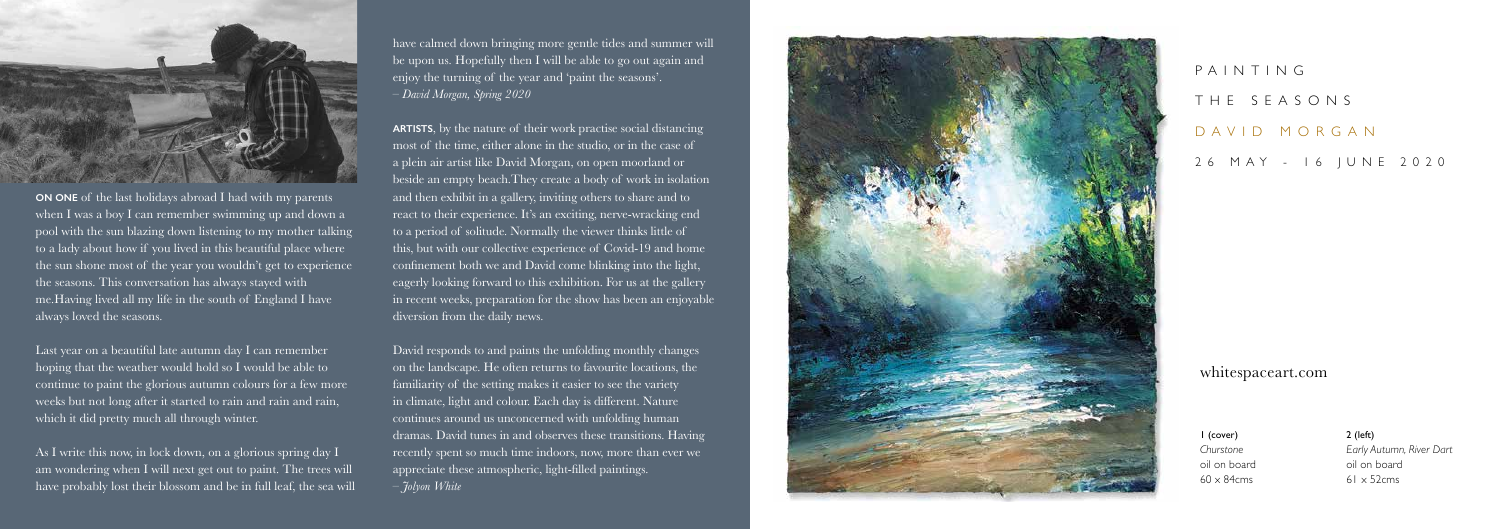



3 *Sailing, Cockle Sand, Exe Estuary* oil on board  $16 \times 65$ cms  $(36 \times 85)$ cms framed)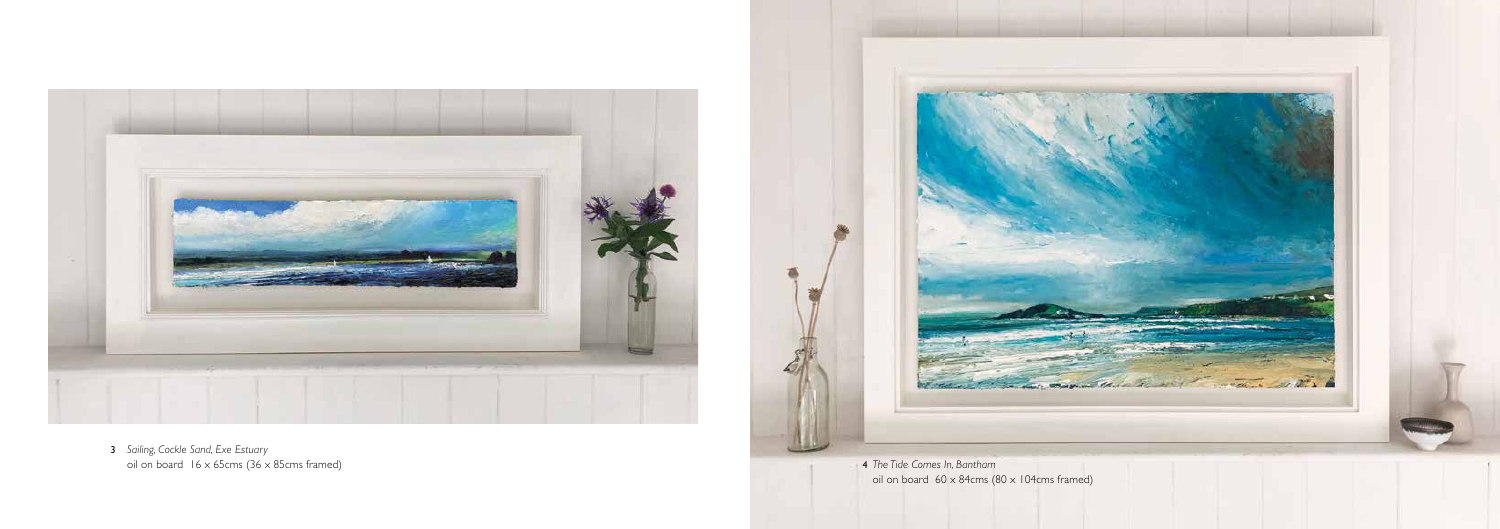

5 *[Early Evening, River Exe](https://www.whitespaceart.com/artworks/david-morgan/early-evening-river-exe/)*  $\overrightarrow{0}$  oil on board 23 x 39cms

6 *Autumn Morning, Little Bell Pool* oil on canvas 92 x 122cms

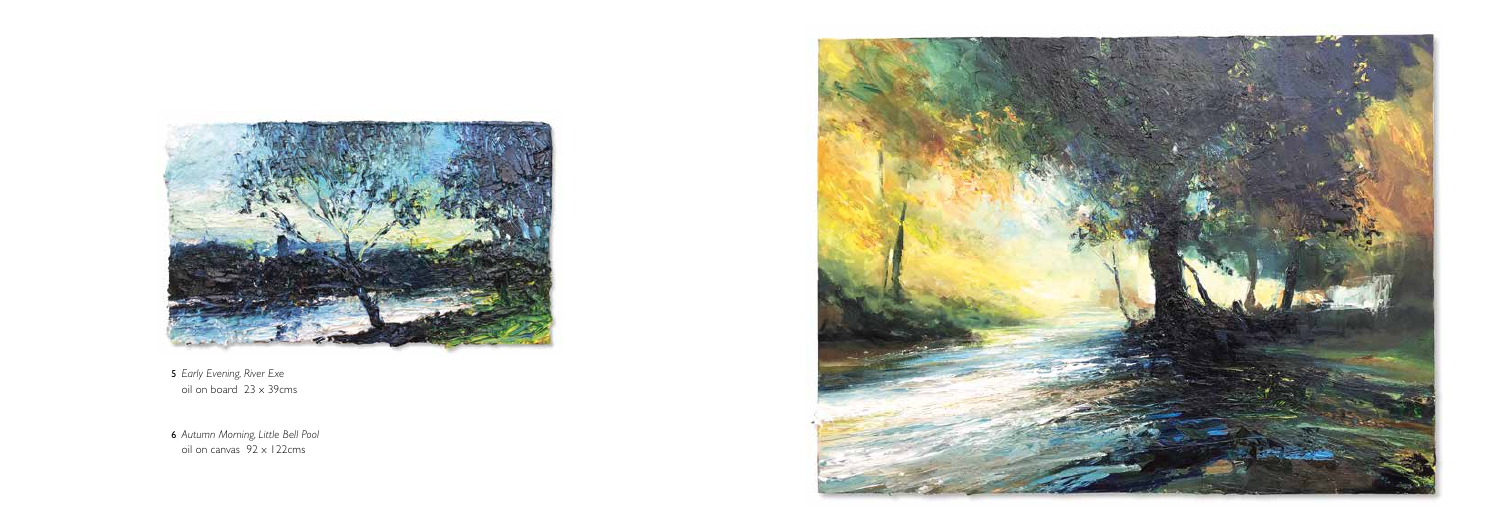



7 *Across the Water* oil on board  $18 \times 61$  cms  $(38 \times 81)$  cms framed)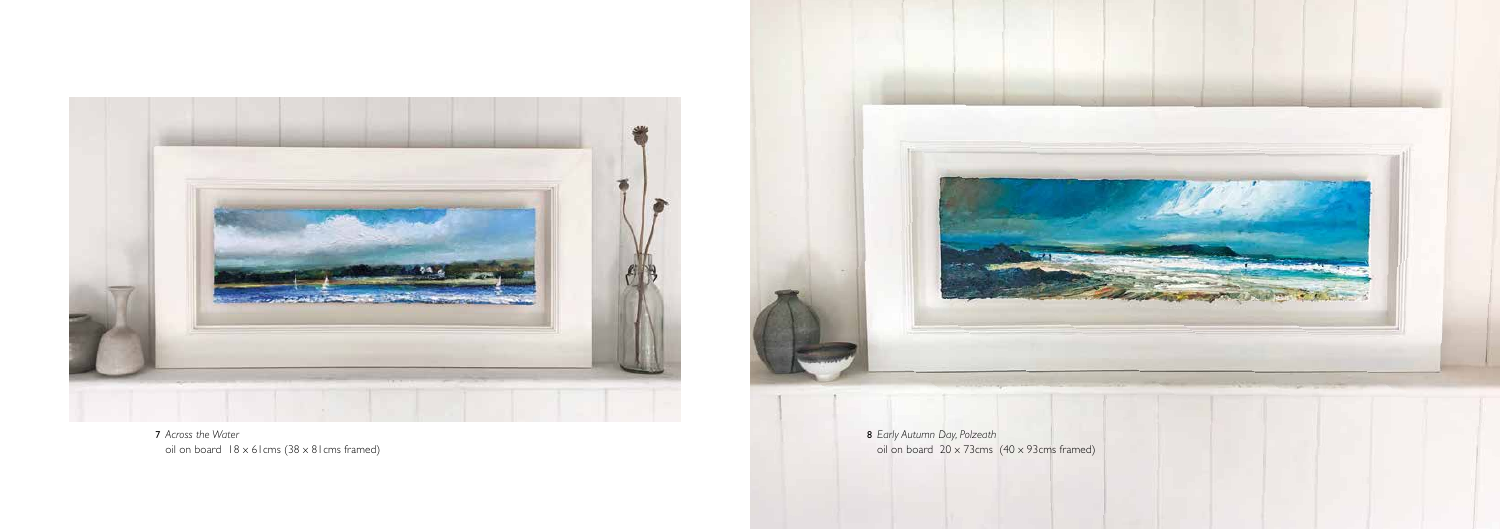10 *Autumn Sundown, Yar Tor* oil on board  $80 \times 129$  cms

*"I have painted Yar Tor many times and am always drawn to the countryside that lies around it with its age old field systems and dry stone walls etched into the land . There is no end to the things you can paint and dream about there"*



9 *Afternoon Light, Holne Moor* oil on board  $43 \times 60$ cms

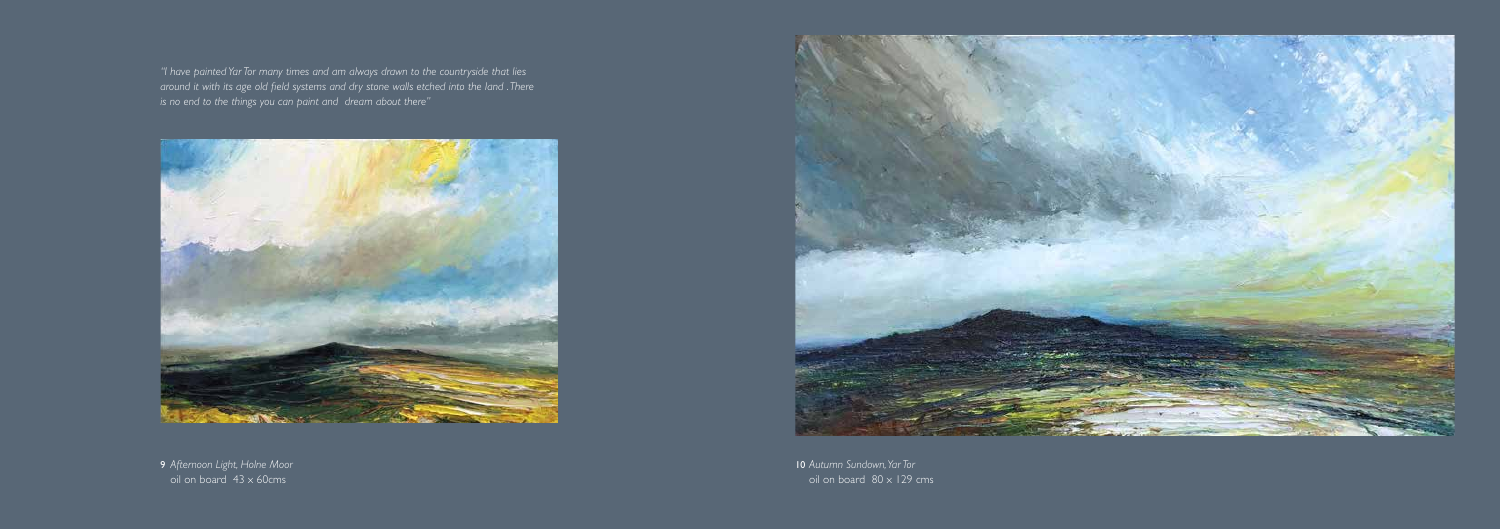

11 *Holwell Tor* oil on board 16 x 20cms



14 *Gull Rock, Trebarwith Strand* oil on board 20 x 24cms

13 *Dunderhole Point* oil on board 16 x 21cms



12 *On Smallacombe Rocks* oil on board 16 x 20cms

*"Before lockdown, with family in tow, I stayed a few days in a house looking down the valley to Trebarwith Strand, Cornwall. The cliffs enveloping the village are steep and offer stunning views. Dunderhole Point is to the north on the way to Tintagel and Port Isaac to the south."*

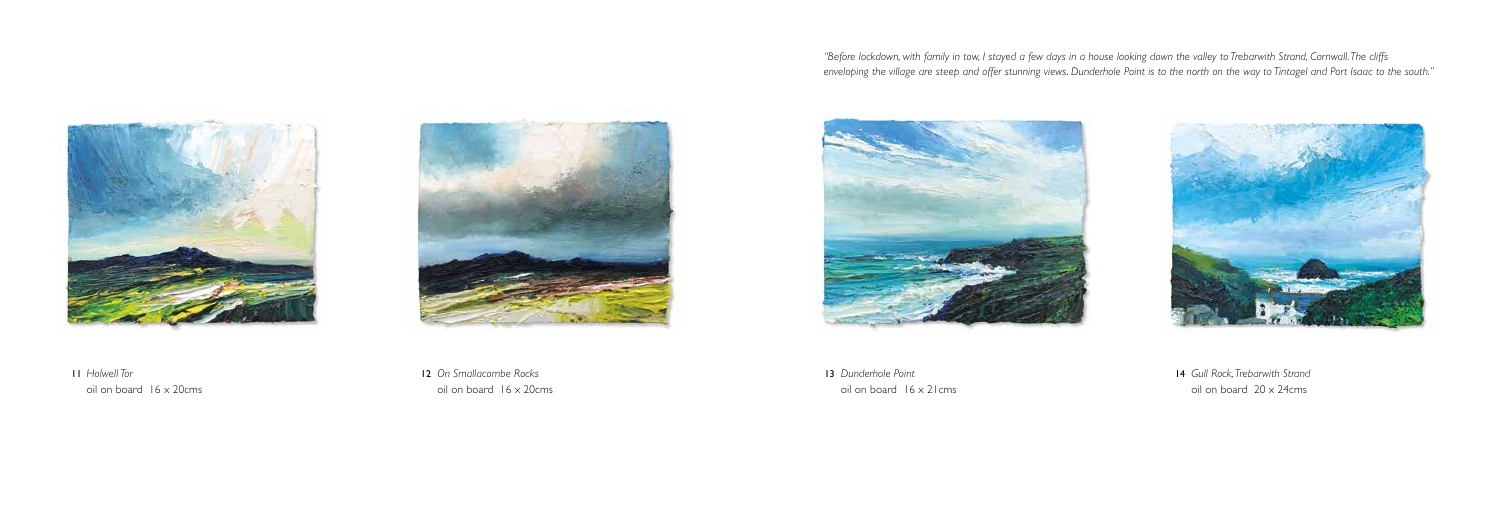16 *Rolling Waves* oil on board 13 x 32cms

17 *Stormy Spring Day, Port Isaac*  $\frac{1}{20}$  oil on board 79 x 123cms





15 *Rain Cloud* oil on board 15 x 20cms

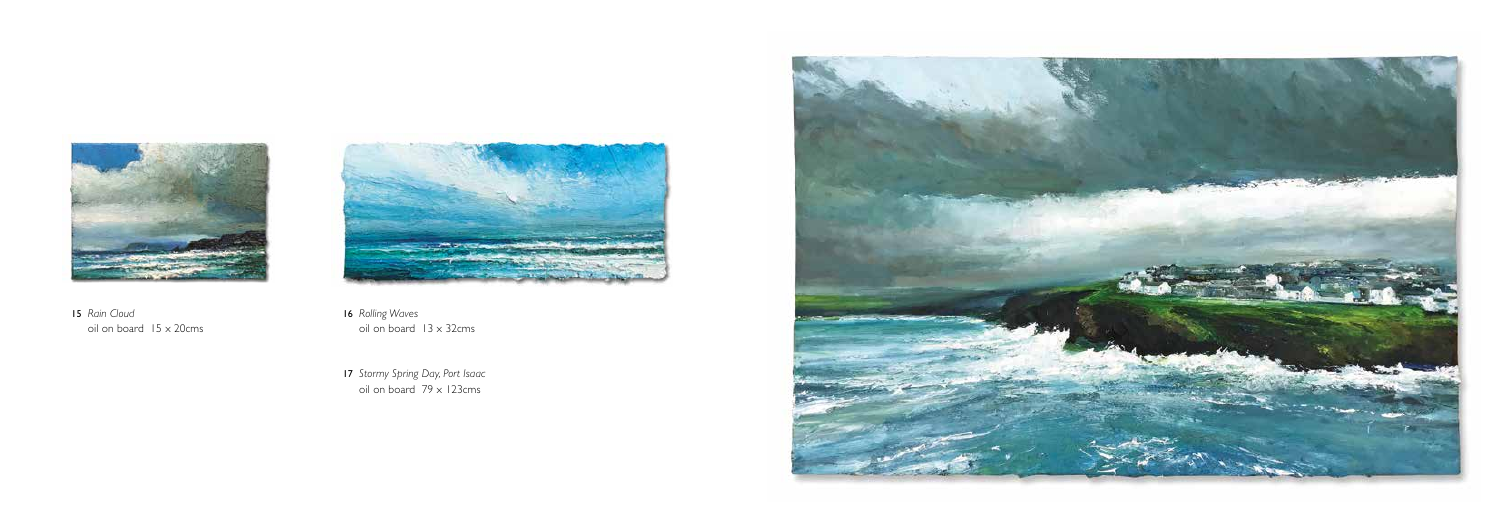

18 *Spring* oil on board 28 x 22cms



20 *Autumn* oil on board  $22 \times 22$ cms



19 *Summer* oil on board 28 x 22cms 21 *Winter* oil on board  $22 \times 22$ cms



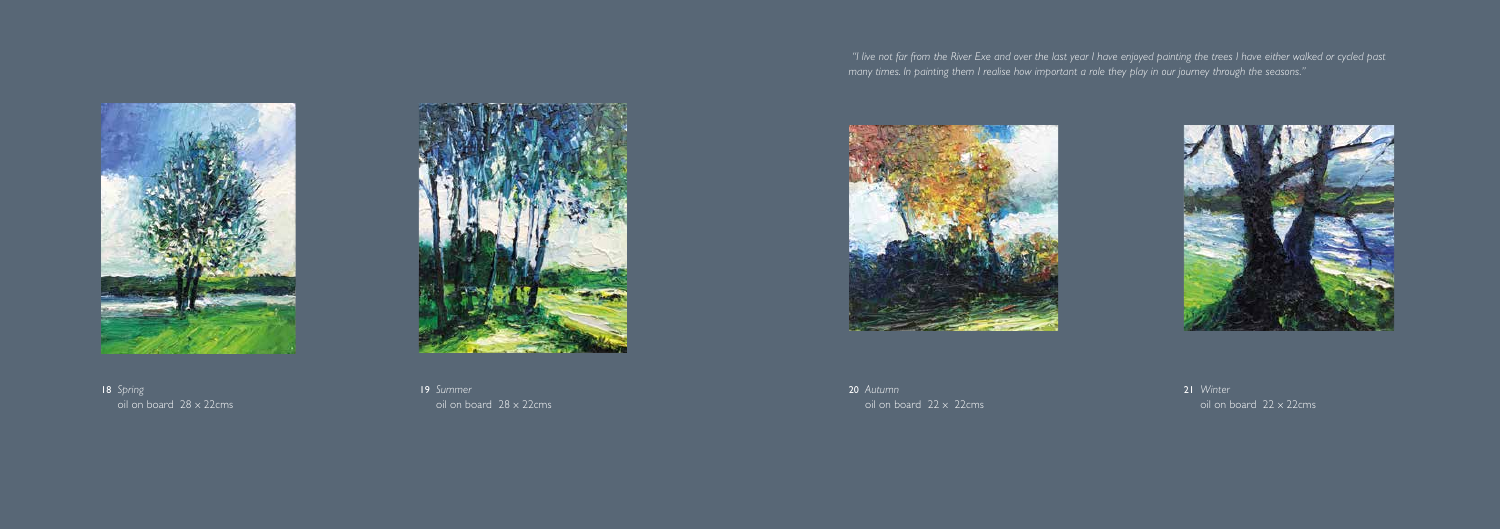

- 22 *Port Isaac Bay* oil on board 40 x 50cms
- 23 *Topsham, Spring Day, Exe Estuary* oil on board 73 x 123cms



*"Not far from my house is the Exe Estuary a vast expanse of water where there is always a lot going on. Boat life, bird life and fast changing tides always make it a beautiful spot to spend time painting in any season."*